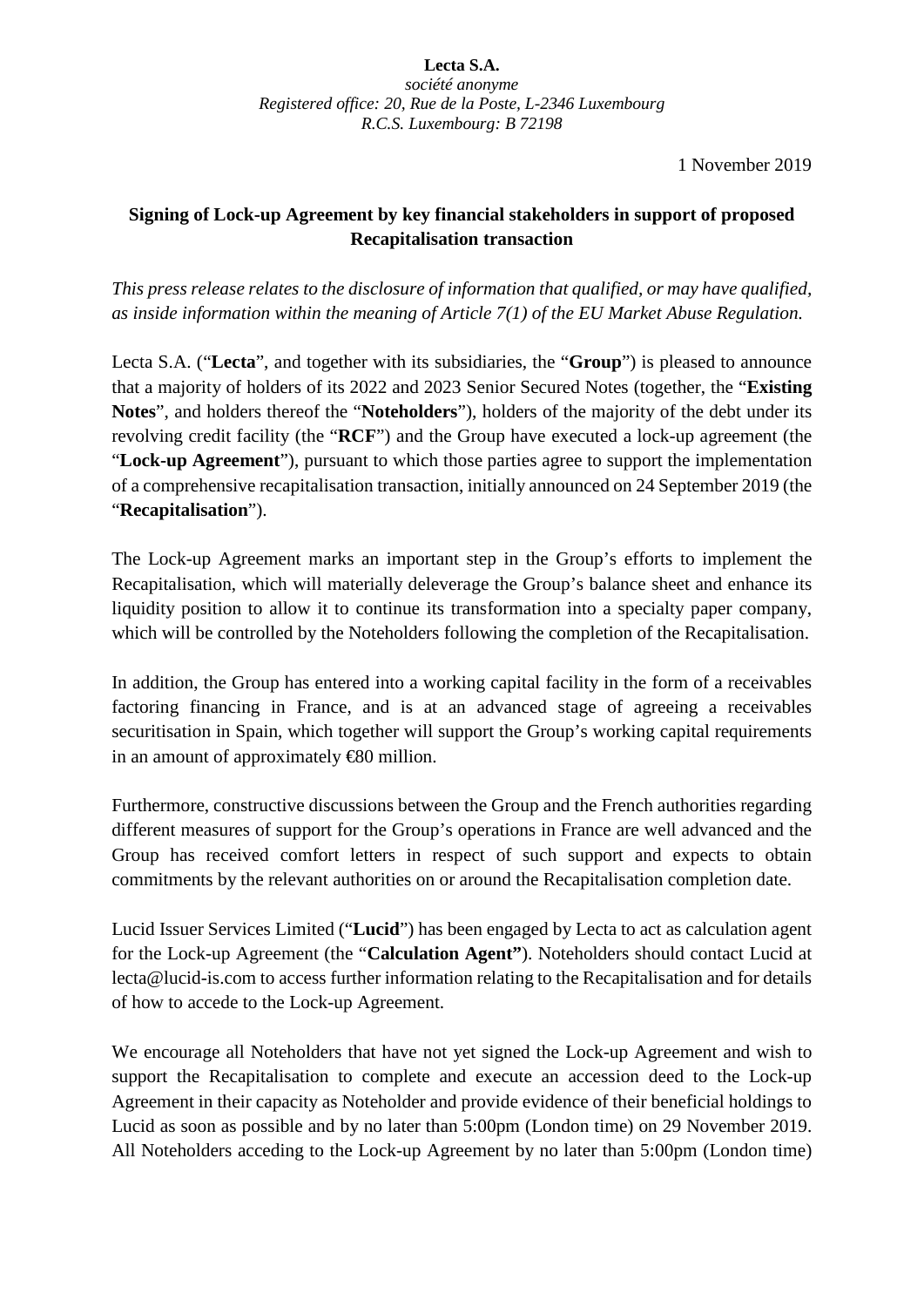on 29 November 2019 ("**Consenting Noteholders**") will be entitled to a consent fee (further details of which are set out below and in the Lock-up Agreement).

#### **Lock-up Agreement**

Pursuant to the Lock-up Agreement, the participating lenders under the RCF and the participating Noteholders have undertaken to support the implementation of the Recapitalisation on the basis of the agreed terms set out below.

#### *Key Terms of Recapitalisation*

Per the Lock-Up Agreement, the Recapitalisation will result in:

- the existing  $665$  million RCF being fully repaid, and a new super senior multicurrency revolving credit facility in an amount not less than  $\infty$  million and not more than  $\infty$  15 million being made available to the Group following the consummation of the Recapitalisation ("**New RCF**");
- the Existing Notes being released by Noteholders in exchange for (i)  $\epsilon$ 200 million of new senior secured notes (which can be increased to €220 million based on the quantum of the New RCF) ("**New Senior Notes**"), (ii) €100 million of new junior unsecured notes ("**Junior Notes**") and (iii) 100% equity ownership (the "**New Equity**") in the Group pursuant to the sale of Sub Lecta S.A. to a new holding company structure wholly controlled by the Noteholders (the "**New Group**"); and
- Consenting Noteholders receiving a consent fee, which will consist of a proportionate entitlement of all the Consenting Noteholders to 5% of the Junior Notes and 5% of the New Equity to be issued in connection with the Recapitalisation.

## *New RCF*

The New RCF will consist of a multicurrency revolving credit facility in an amount not less than  $680$  million and not more than  $615$  million. The New RCF will mature two years from the closing of the Recapitalisation, subject to a one-year extension at the New Group's election. The New RCF will rank senior to the New Senior Notes.

#### *New Senior Notes*

The New Senior Notes will have an aggregate principal amount of  $\epsilon$ 200 million (which can be increased to €220 million based on the quantum of the New RCF), bear cash interest at a rate of EURIBOR (subject to a zero floor) plus a margin equal to 6.00% per annum, and mature five years from the closing of the Recapitalisation. The New Senior Notes will be secured, have standard protections and are expected to be rated.

#### *Junior Notes*

The Junior Notes will have an aggregate principal amount of  $\bigoplus$  00 million, bear cash interest at the rate of EURIBOR (subject to a zero floor) plus a margin equal to 0.25% per annum and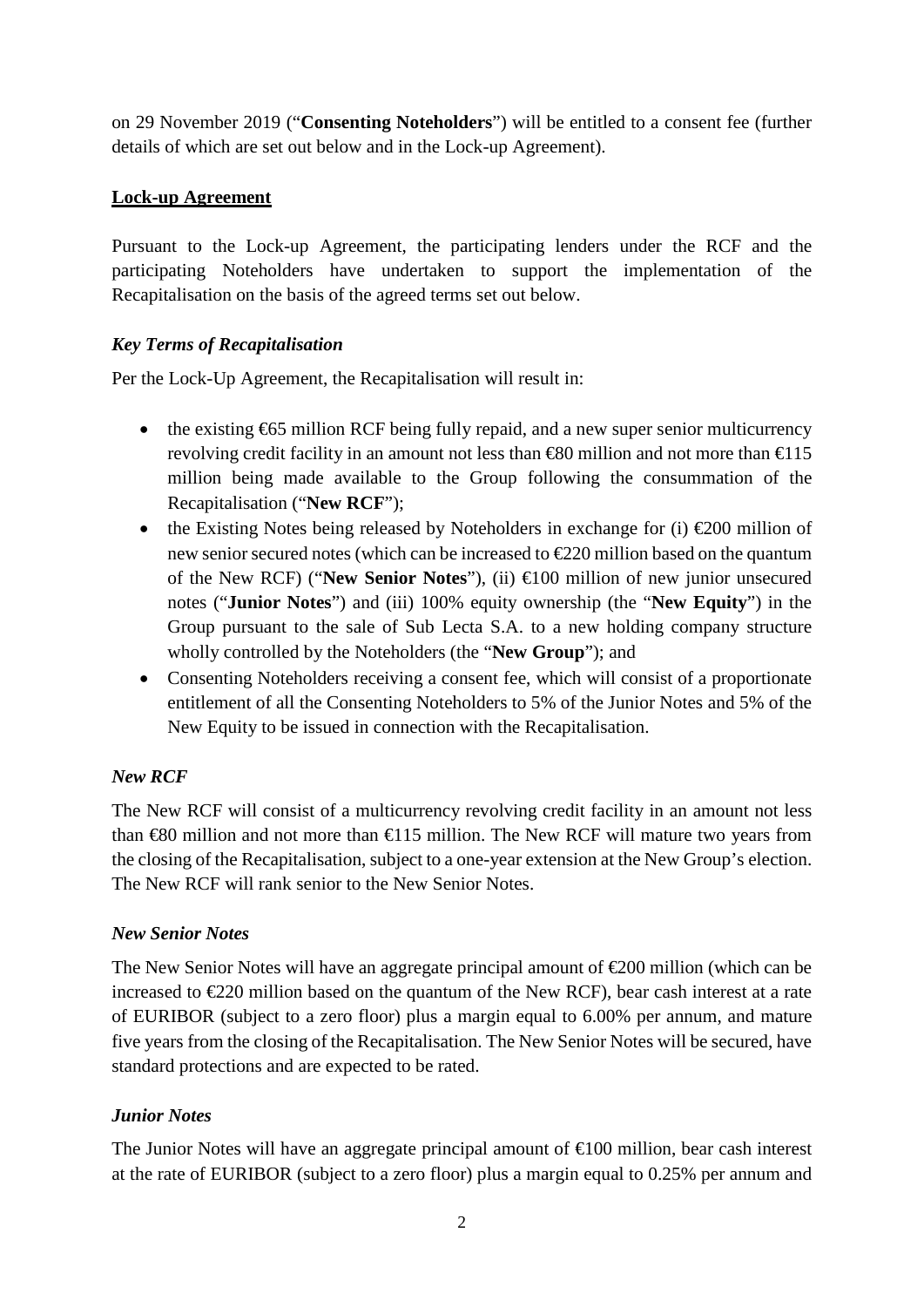a capitalised PIK interest at a rate of 7.00%, and mature eight years from the closing of the Recapitalisation. The Junior Notes will (i) sit outside the consolidation perimeter of the operating group, (ii) be structurally subordinated to the New Senior Notes and the New RCF and (iii) have no security or guarantees.

# *Key Terms of Lock-up Agreement*

The parties to the Lock-Up Agreement have undertaken to support the Recapitalisation and in particular to:

- take all actions which are necessary in order to support, facilitate, implement, consummate or otherwise give effect to all or any part of the Recapitalisation;
- forbear from taking any enforcement action whilst the Recapitalisation is being implemented; and
- amend and waive certain provisions of the Existing Notes and the RCF in order to give effect to the implementation of the Recapitalisation.

## *Interest payments relating to Existing Notes*

In view of the Recapitalisation and the forbearance arrangements that exist under the Lock-up Agreement, the Group will not pay the next interest payment with respect to Existing Notes when due on 4 November 2019.

As noted, under the terms of the Lock-up Agreement, the participating Noteholders have agreed not to take any enforcement action that they would otherwise be entitled to take by reason of the non-payment of interest with respect to the Existing Notes.

## *Implementation*

For the purpose of implementing the Recapitalisation, it is proposed that an English scheme of arrangement will be utilised, which will require that more than 50% of the Noteholders representing more than 75% of the Existing Notes support the Recapitalization. Details of the convening meetings and creditor meetings will be published in due course.

## **Update on New Working Capital Facilities**

The Group has entered, or will shortly enter, into a number of working capital facilities totalling approximately €80 million, aimed at strengthening the Group's liquidity in the short-term and providing sufficient runway to facilitate the implementation of the Recapitalisation.

• On 25 October 2019, certain French subsidiaries of the Group entered into a receivables factoring arrangement with La Banque Postale Leasing & Factoring in an amount up to €50 million.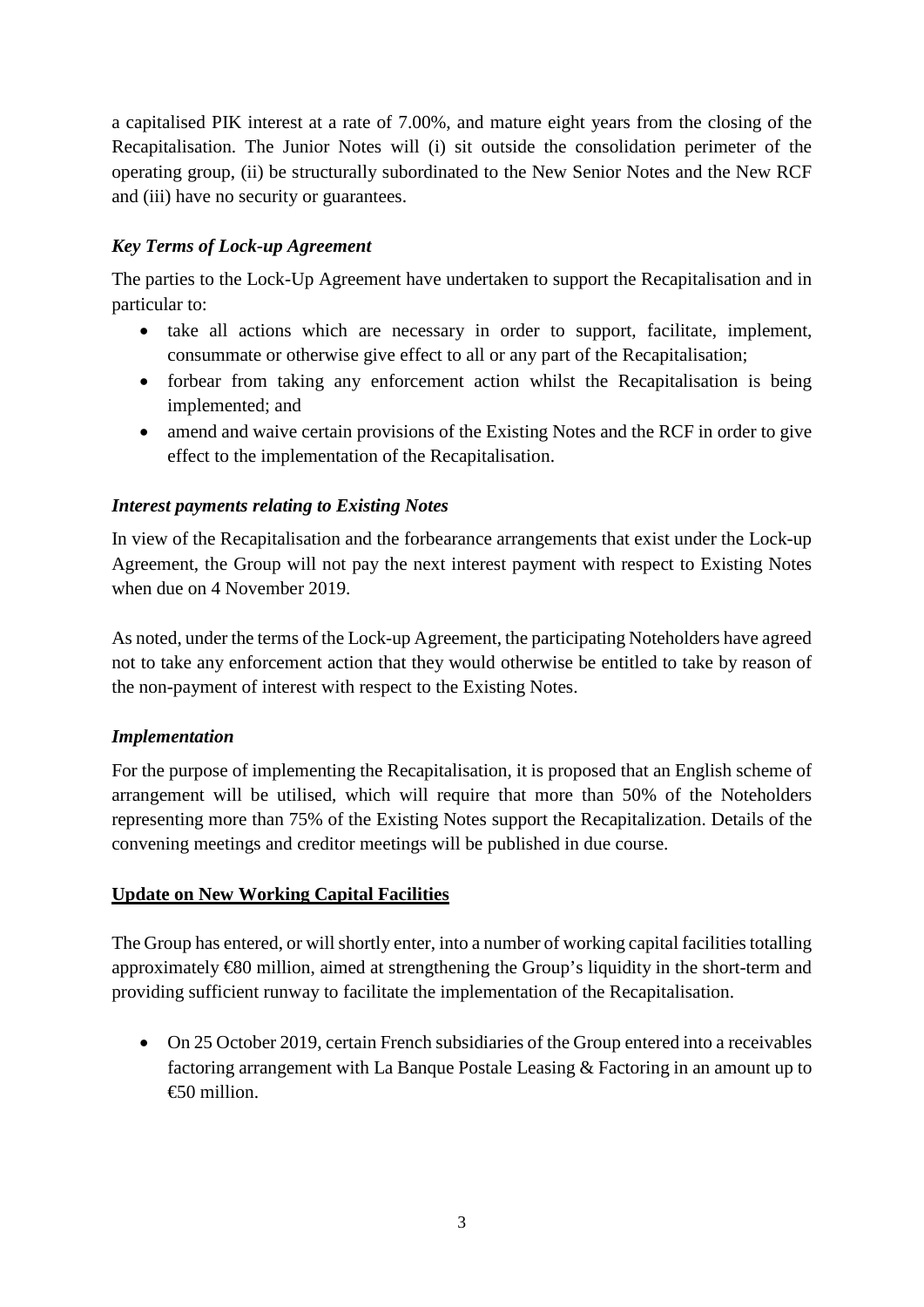• The Group is at an advanced stage of agreeing a receivables securitisation facility with a financial institution in relation to the receivables of certain of the Group's subsidiaries in Spain in an amount exceeding €30 million.

# **Projected Financial Information**

| In $\epsilon$ million    | 2019       | 2020  | 2021  | 2022  | 2023  |
|--------------------------|------------|-------|-------|-------|-------|
| Net Sales                | 1,294      | 1,375 | 1,408 | 1,451 | 1,429 |
| <b>EBITDA</b>            | $93^{(1)}$ | 122   | 134   | 152   | 151   |
| Capex                    | 60         | 99    | 80    | 42    | 30    |
| Unlevered Free Cash Flow | (59)       | 15    | 43    | 93    | 108   |

A summary of the Group's projected financial information is set out below:

*(1) Includes €19m of non-recurring items, of which €10m are non-cash items relating to valuation adjustments to inventories*

The Group's EBITDA for the financial year 2019 is projected at  $\Theta$ 3 million. The projected figure takes into account  $\epsilon$ 19 million of non-recurring items, predominantly comprising (i) losses related to the challenging implementation of the ERP system in Lecta's Riva del Garda Italy paper mill (c.€8 million) and (ii) expenses relating to valuation adjustments to inventories (a non-cash impact of  $c.\epsilon \equiv 0$  million).

The segmental split of the projected EBITDA for the financial year 2019 is set out below:

- Specialties: €55 million *(59%)*
- CWF: €29 million *(32%)*
- Purchased Products: €9 million *(10%)*

EBITDA is projected to increase from  $\Theta$ 3 million in 2019 ( $\Theta$ 12 million excluding nonrecurring items) to  $\epsilon$ 151 million in 2023. This increase is primarily driven by growth in the Specialties segment, particularly as a result of (i) the ramp up of investments in thermal and self-adhesive paper products (which have largely been incurred) and (ii) new capital expenditure in Condat for the transformation of Line 8 to Glassine paper and power / energy improvements.

## **Next Steps**

Questions about the Recapitalisation and details of how to accede to the Lock-up Agreement should be directed to the Calculation Agent at the telephone numbers and addresses listed below. All holders of the Existing Notes are eligible to participate in the Lock-up Agreement. All documentation relating to Lock-up Agreement, together with any updates, will be available on the dedicated website: https://www.lucid-is.com/lecta/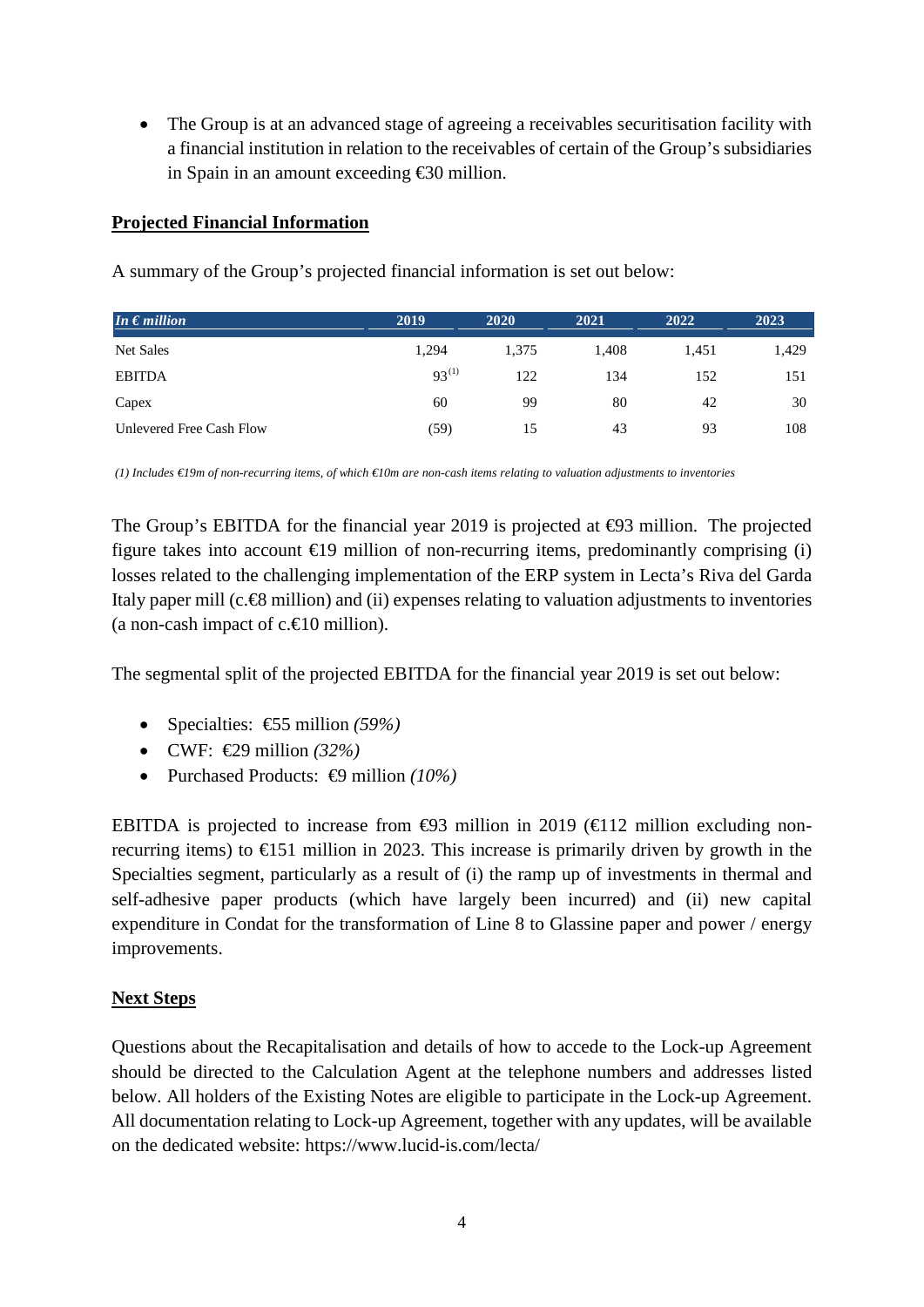For additional information, Noteholders are encouraged to get in touch with the Ad Hoc Group via their financial advisor Houlihan Lokey (StarlingHL@hl.com).

#### **Calculation Agent Contact Details**

#### **Lucid Issuer Services Limited**

Tankerton Works 12 Argyle Walk London WC1H 8HA E-mail: lecta@lucid-is.com Consent Website: https://www.lucid-is.com/lecta/ Tel: +44 207 704 0880 Attention: Oliver Slyfield and Victor Parzyjagla

#### **Disclaimer**

This information statement ("**Information Statement**") includes forward-looking statements. These forward-looking statements include all matters that are not historical facts, statements regarding the intentions, beliefs, projections or current expectations of the Group concerning, among other things, the Group's results of operations, financial condition, liquidity, prospects, growth, strategies and the industry in which the Group operates.

The information contained in this Information Statement has not been independently verified and no independent evaluation or appraisal of the Group has been undertaken. Neither the Group nor its affiliates, nor its or its affiliates' respective officers, directors, employees, agents or advisers, make any representation or warranty, express or implied, as to (nor accept any liability whatsoever, whether in contract, in tort or otherwise, in relation to) the reasonableness, accuracy, reliability or completeness of this Information Statement or any statement, information, forecast or projection made herein, or any other written or oral communications transmitted to the recipients in connection herewith. The Information Statement has been prepared on the basis of the position as at the time of the Information Statement, and the information provided in the Information Statement will not be updated or corrected after the date of the Information Statement. There can be no assurances that the forecasts or expectations are or will prove to be accurate.

By their nature, forward-looking statements involve risks and uncertainties because they relate to events and depend on circumstances that may or may not occur in the future. The Group cautions you that forward-looking statements are not guarantees of future performance and that the actual results of operations, financial condition and liquidity and the development of the industry in which the Group operates may differ materially from those made in or suggested by the forward-looking statements contained in this Information Statement. Factors that may cause the Group's actual results to differ materially from those expressed or implied by the forward-looking statements in this Information Statement, include, but are not limited to: (i) the Group's inability to execute its business strategy, (ii) the Group's ability to generate growth